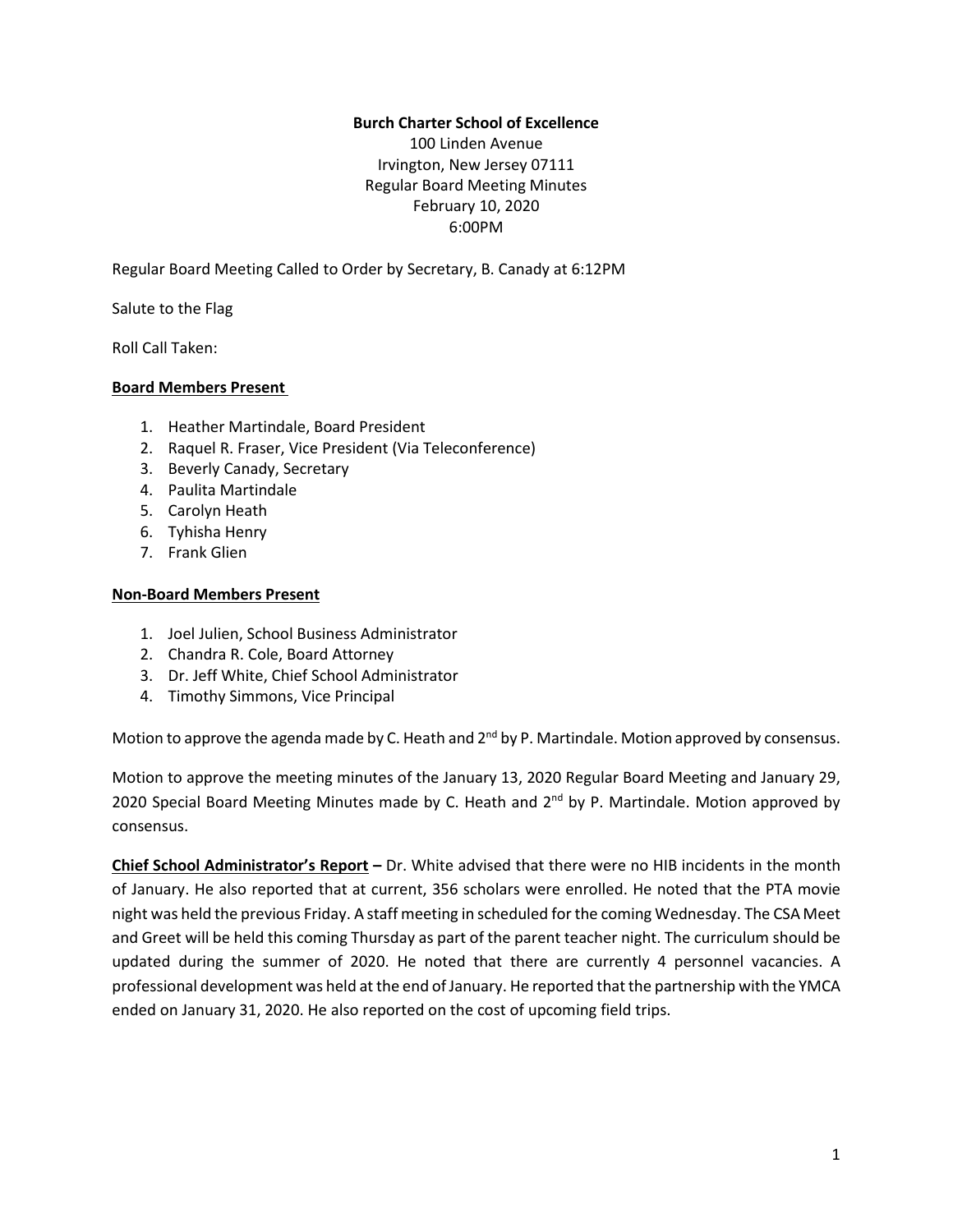### **New Business**

**Approval of the January Treasurer's Report, Resolution No. 02102020-001**-Presented by F. Glien along with a written report that was provided to the Board.

**Approval of the January 2020 Bill List, Resolution No. 02102020-002—**Presented by J. Julien along with a written report that was provided to the Board. J. Julien made note of line items that were over \$1,000. J. Julien advised that the total bill list is \$238,557.60.

**Approval of the January 2020 Board Secretary Report, Resolution No. 02102020-003—**Presented by J. Julien along with a written report that was provided to the Board. J. Julien noted that a financial deficit still exists. He advised that he will be providing the Board with some projections for now to June.

Motion to consolidate and approve **Resolution No. 02102020-001**, **Resolution No. 02102020-002** and **Resolution No. 02102020-003** made by P. Martindale and 2 nd by B. Canady. Motion passed.

## **Resolutions**

## **Committee Reports**

- **1. Executive/Legal**
	- **a.** Attorney Cole advised that an update on the critical policies is pending; the Policy Committee will meet soon to discuss same. She also provided updates regarding the rent negotiations.
	- **b.** Motion to direct Attorney Cole to submit a letter and commence rental negotiations with the Archdiocese and the CDC as soon as possible, made by C. Heath and 2<sup>nd</sup> by P. Martindale. Motion passed by consensus.

# **2. Curriculum**-N/A

# **3. Building and Grounds**-N/A

- **4. Finance**
	- **a.** Approval of **Resolution No. 02102020-004**-Resolution to approve the submission of the Special Education Medicaid Initiative (SEMI) waiver to the County Executive Superintendent for the school year 2020-2021.

Motion to approve Resolution No. 02102020-004 made by P. Martindale and 2<sup>nd</sup> by B. Canady. Motion passed.

**b.** Approval of **Resolution No. 02102020-005**-Resolution to approve the submission of the 2019-2020 budget revision to the NJ DOE that includes the audited 2019 Fund Balance of \$609,539 and the new October 15 Revenue of \$4,617,864 and 356 students.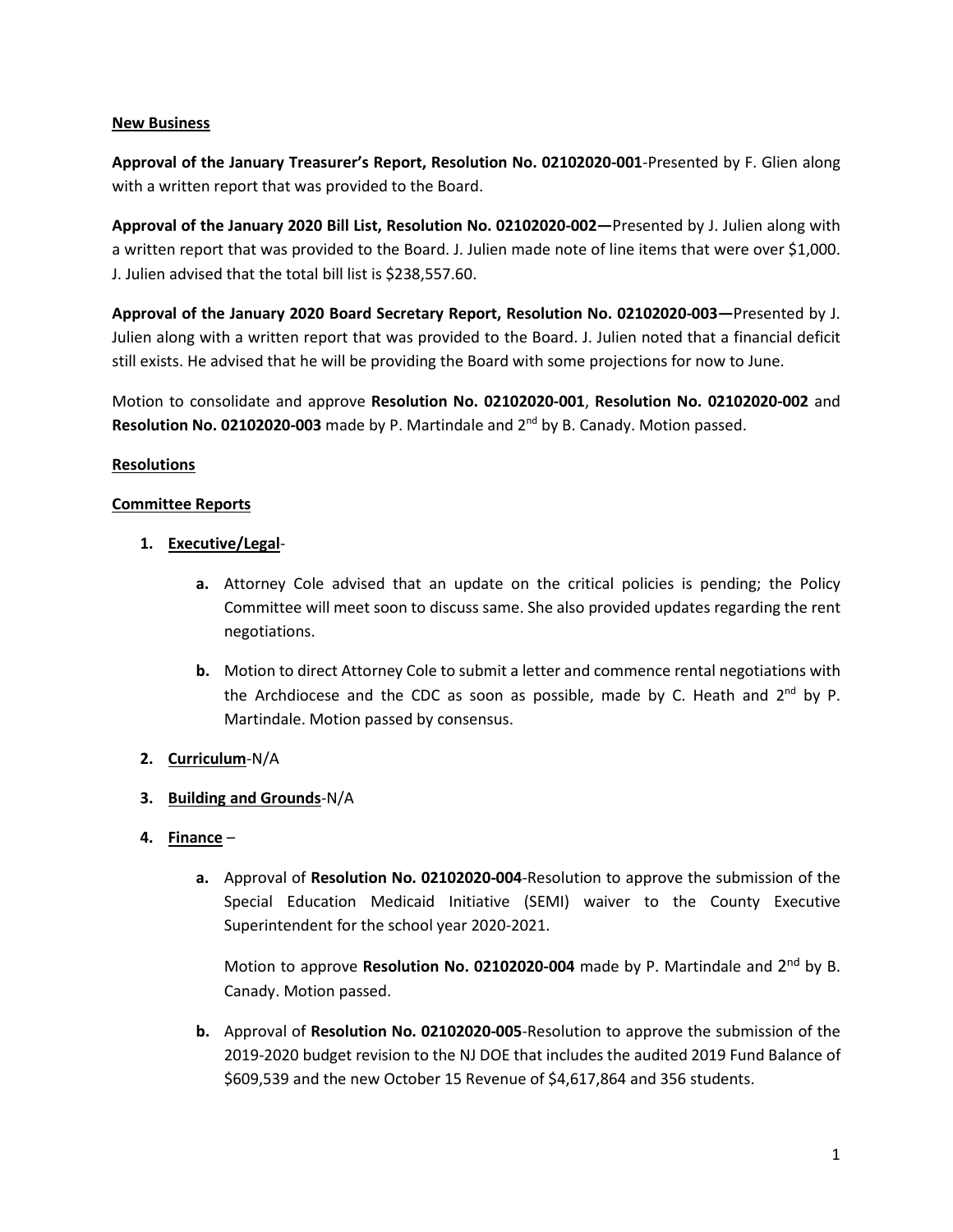Motion to approve Resolution No. 02102020-005 made by C. Heath and 2<sup>nd</sup> by P. Martindale. Motion passed.

**c.** Approval of **Resolution No. 02102020-006**-Resolution to approve the submission of the FY 2020 amended budgets based on the following carryover from FY 2019 for the following grants: Title IA carryover of \$16,817 bringing total grant to \$252,047; Title IIA carryover of \$15,044 bringing total grant to \$34,995; and Title IVA carryover of \$9,967 bringing total grant to \$24,629.

Motion to approve Resolution No. 02102020-006 made by P. Martindale and 2<sup>nd</sup> by C. Heath. Motion passed.

**d.** Approval of **Resolution No. 02102020-007**-Resolution to approve Girls on the Run proposal for the event that will be held on Saturday June 6, 2020 in Florham Park, NJ: Transportation of \$350, Honorarium for staff: \$3,000 for a grand total of \$3,350. The season begins March 2, 2020 and ends June 6, 2020.

Motion to approve **Resolution No. 02102020-007** made by C. Heath and 2<sup>nd</sup> by B. Canady. Motion passed.

**e.** Approval of **Resolution No. 02102020-008**-Resolution to approve the proprosal by Squared Brain Web Design to redisign the school website. Cost: \$3060 and a monthly maitenance cost of \$150.

Motion to approve Resolution No. 02102020-008 made by P. Martindale and 2<sup>nd</sup> by B. Canady. Motion passed.

### **5. Governance Report**- N/A

**6. Other**- N/A

# **Public Comments-**

- 1. Kathleen Wilson-100 Linden Avenue-provided the Board with an update regarding the Aladdin production. The students will be going on their trip next Wednesday to see Aladdin. The shows will be presented on Friday, March 27<sup>th</sup> and Saturday, March 28<sup>th</sup>.
- 2. Lisa Rouse-100 Linden Avenue-asked the question of how a tardy is accounted for.

**Announcement of Future Board Meeting Date**- Next Regular Board meeting to be held March 9, 2020 at 6:00 PM.

Motion by P. Martindale and 2<sup>nd</sup> by B. Canady to adjourn Public Session. Motion approved by consensus. Public Session adjourned at 7:18PM.